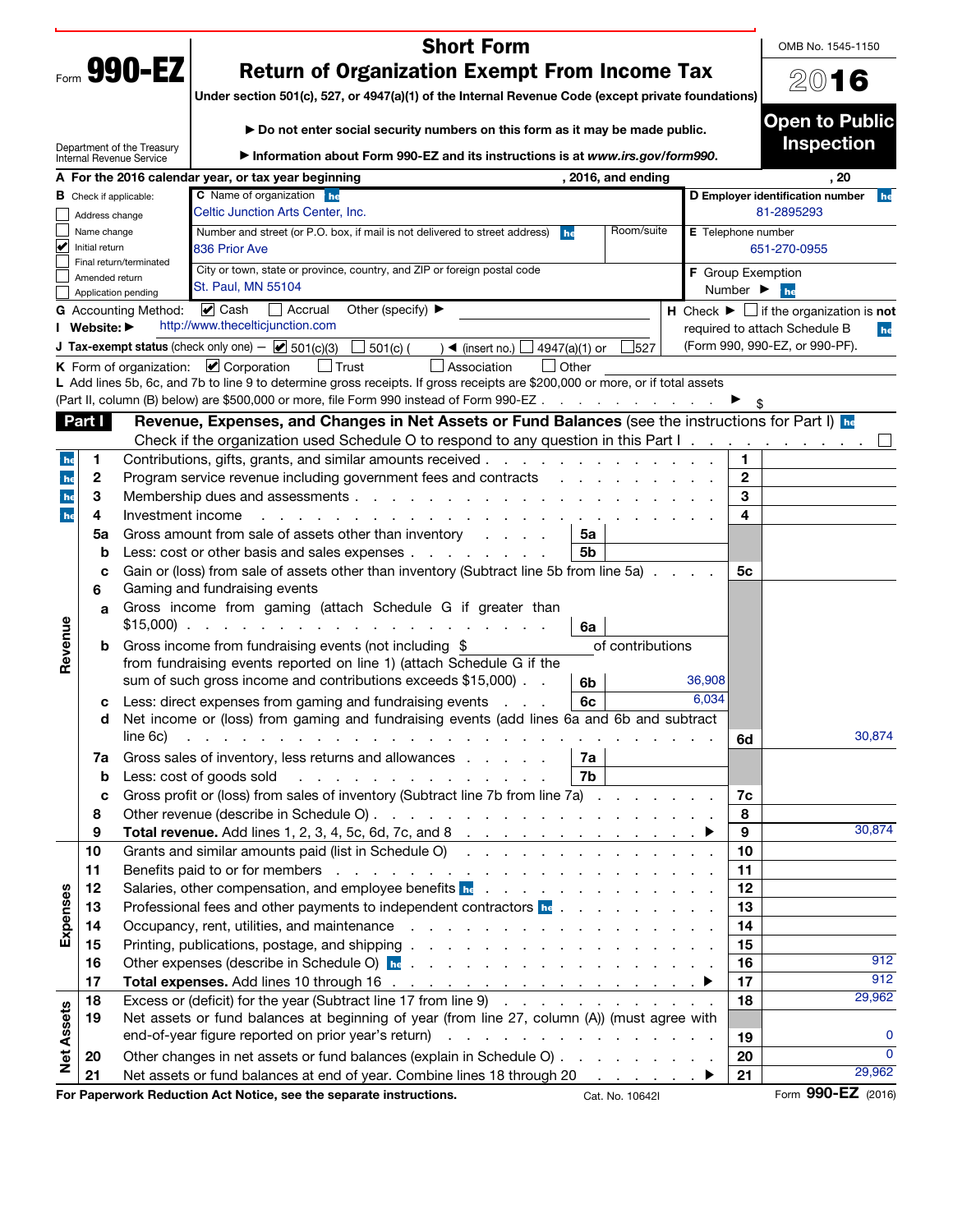|    | Form 990-EZ (2016)                                                                                                                                                                                                                                                                                |                                     |                                                                                     |                                                                         |                   | Page 2                        |
|----|---------------------------------------------------------------------------------------------------------------------------------------------------------------------------------------------------------------------------------------------------------------------------------------------------|-------------------------------------|-------------------------------------------------------------------------------------|-------------------------------------------------------------------------|-------------------|-------------------------------|
|    | Part II<br><b>Balance Sheets</b> (see the instructions for Part II)                                                                                                                                                                                                                               |                                     |                                                                                     |                                                                         |                   |                               |
|    | Check if the organization used Schedule O to respond to any question in this Part II                                                                                                                                                                                                              |                                     |                                                                                     |                                                                         |                   |                               |
|    |                                                                                                                                                                                                                                                                                                   |                                     |                                                                                     | (A) Beginning of year                                                   |                   | (B) End of year               |
| 22 | Cash, savings, and investments                                                                                                                                                                                                                                                                    |                                     |                                                                                     |                                                                         | $0\overline{22}$  | 29,962                        |
| 23 | Land and buildings.                                                                                                                                                                                                                                                                               |                                     |                                                                                     |                                                                         | $\overline{0 23}$ | $\mathbf 0$                   |
| 24 | Other assets (describe in Schedule O)                                                                                                                                                                                                                                                             |                                     |                                                                                     |                                                                         | $\overline{0}$ 24 | $\Omega$                      |
| 25 | Total assets                                                                                                                                                                                                                                                                                      |                                     |                                                                                     |                                                                         | $\overline{0}$ 25 | 29,962                        |
| 26 | <b>Total liabilities</b> (describe in Schedule O)                                                                                                                                                                                                                                                 |                                     |                                                                                     |                                                                         | $\overline{0 26}$ | $\mathbf 0$                   |
| 27 | Net assets or fund balances (line 27 of column (B) must agree with line 21)                                                                                                                                                                                                                       |                                     |                                                                                     |                                                                         | $\overline{0}$ 27 | 29,962                        |
|    | Part III<br>Statement of Program Service Accomplishments (see the instructions for Part III)                                                                                                                                                                                                      |                                     |                                                                                     |                                                                         |                   |                               |
|    | Check if the organization used Schedule O to respond to any question in this Part III                                                                                                                                                                                                             |                                     |                                                                                     | . . L                                                                   |                   | <b>Expenses</b>               |
|    | What is the organization's primary exempt purpose?                                                                                                                                                                                                                                                | Preserve and promote Celtic culture |                                                                                     |                                                                         |                   | (Required for section         |
|    |                                                                                                                                                                                                                                                                                                   |                                     |                                                                                     |                                                                         |                   | $501(c)(3)$ and $501(c)(4)$   |
|    | Describe the organization's program service accomplishments for each of its three largest program services,<br>as measured by expenses. In a clear and concise manner, describe the services provided, the number of<br>persons benefited, and other relevant information for each program title. |                                     |                                                                                     |                                                                         | others.)          | organizations; optional for   |
| 28 | In the first half-year, the focus was on raising money to build a library facility. The money raised in 2016 will be used in                                                                                                                                                                      |                                     |                                                                                     |                                                                         |                   |                               |
|    | 2017 to convert space into a usable library with books that belonged to Eoin McKiernan.                                                                                                                                                                                                           |                                     |                                                                                     |                                                                         |                   |                               |
|    |                                                                                                                                                                                                                                                                                                   |                                     |                                                                                     |                                                                         |                   |                               |
|    |                                                                                                                                                                                                                                                                                                   |                                     |                                                                                     |                                                                         |                   |                               |
| he | (Grants \$                                                                                                                                                                                                                                                                                        |                                     | If this amount includes foreign grants, check here $\ldots$ $\blacksquare$          |                                                                         | <b>28a</b>        |                               |
| 29 |                                                                                                                                                                                                                                                                                                   |                                     |                                                                                     |                                                                         |                   |                               |
|    |                                                                                                                                                                                                                                                                                                   |                                     |                                                                                     |                                                                         |                   |                               |
|    |                                                                                                                                                                                                                                                                                                   |                                     |                                                                                     |                                                                         |                   |                               |
|    | (Grants \$                                                                                                                                                                                                                                                                                        |                                     | ) If this amount includes foreign grants, check here $\ldots$ $\blacktriangleright$ |                                                                         | 29a               |                               |
| 30 |                                                                                                                                                                                                                                                                                                   |                                     |                                                                                     |                                                                         |                   |                               |
|    |                                                                                                                                                                                                                                                                                                   |                                     |                                                                                     |                                                                         |                   |                               |
|    |                                                                                                                                                                                                                                                                                                   |                                     |                                                                                     |                                                                         |                   |                               |
|    | (Grants \$                                                                                                                                                                                                                                                                                        |                                     | ) If this amount includes foreign grants, check here $\ldots$ $\blacktriangleright$ |                                                                         | <b>30a</b>        |                               |
|    | 31 Other program services (describe in Schedule O)                                                                                                                                                                                                                                                |                                     | the contract of the contract of the contract of the contract of                     |                                                                         |                   |                               |
|    | (Grants \$                                                                                                                                                                                                                                                                                        |                                     | ) If this amount includes foreign grants, check here $\ldots$ $\blacktriangleright$ |                                                                         | 31a               |                               |
|    | 32 Total program service expenses (add lines 28a through 31a)                                                                                                                                                                                                                                     |                                     |                                                                                     |                                                                         | 32                |                               |
|    | Part IV<br>List of Officers, Directors, Trustees, and Key Employees (list each one even if not compensated-see the instructions for Part IV)                                                                                                                                                      |                                     |                                                                                     |                                                                         |                   |                               |
|    | Check if the organization used Schedule O to respond to any question in this Part IV                                                                                                                                                                                                              |                                     |                                                                                     |                                                                         |                   | and the company of the series |
|    |                                                                                                                                                                                                                                                                                                   | (b) Average                         | (c) Reportable $he$                                                                 | (d) Health benefits.                                                    |                   |                               |
|    | (a) Name and title<br>he                                                                                                                                                                                                                                                                          | hours per week                      | compensation<br>(Forms W-2/1099-MISC)                                               | contributions to employee (e) Estimated amount of<br>benefit plans, and |                   | other compensation            |
|    |                                                                                                                                                                                                                                                                                                   | devoted to position                 | (if not paid, enter -0-)                                                            | deferred compensation                                                   |                   |                               |
|    | Cormac O'Shea, President                                                                                                                                                                                                                                                                          |                                     |                                                                                     |                                                                         |                   |                               |
|    | 836 Prior Ave., St. Paul, MN 55104                                                                                                                                                                                                                                                                | $5 - 10$                            | -0-                                                                                 | -೧                                                                      |                   | -0-                           |
|    | Michael P. Gibbons, Treasurer                                                                                                                                                                                                                                                                     |                                     |                                                                                     |                                                                         |                   |                               |
|    | 1197 Edgcumbe Rd., St. Paul, MN 55105                                                                                                                                                                                                                                                             | $4 - 6$                             | -0-                                                                                 |                                                                         | -0-               | -0-                           |
|    | <b>Teresa McCormick, Secretary</b>                                                                                                                                                                                                                                                                |                                     |                                                                                     |                                                                         |                   |                               |
|    | 1820 Ivan Way, St. Paul, MN 55116                                                                                                                                                                                                                                                                 | 4-6                                 | -0-                                                                                 |                                                                         | -0-               | -0-                           |
|    |                                                                                                                                                                                                                                                                                                   |                                     |                                                                                     |                                                                         |                   |                               |
|    |                                                                                                                                                                                                                                                                                                   |                                     |                                                                                     |                                                                         |                   |                               |
|    |                                                                                                                                                                                                                                                                                                   |                                     |                                                                                     |                                                                         |                   |                               |
|    |                                                                                                                                                                                                                                                                                                   |                                     |                                                                                     |                                                                         |                   |                               |
|    |                                                                                                                                                                                                                                                                                                   |                                     |                                                                                     |                                                                         |                   |                               |
|    |                                                                                                                                                                                                                                                                                                   |                                     |                                                                                     |                                                                         |                   |                               |
|    |                                                                                                                                                                                                                                                                                                   |                                     |                                                                                     |                                                                         |                   |                               |
|    |                                                                                                                                                                                                                                                                                                   |                                     |                                                                                     |                                                                         |                   |                               |
|    |                                                                                                                                                                                                                                                                                                   |                                     |                                                                                     |                                                                         |                   |                               |
|    |                                                                                                                                                                                                                                                                                                   |                                     |                                                                                     |                                                                         |                   |                               |
|    |                                                                                                                                                                                                                                                                                                   |                                     |                                                                                     |                                                                         |                   |                               |
|    |                                                                                                                                                                                                                                                                                                   |                                     |                                                                                     |                                                                         |                   |                               |
|    |                                                                                                                                                                                                                                                                                                   |                                     |                                                                                     |                                                                         |                   |                               |
|    |                                                                                                                                                                                                                                                                                                   |                                     |                                                                                     |                                                                         |                   |                               |
|    |                                                                                                                                                                                                                                                                                                   |                                     |                                                                                     |                                                                         |                   |                               |
|    |                                                                                                                                                                                                                                                                                                   |                                     |                                                                                     |                                                                         |                   |                               |
|    |                                                                                                                                                                                                                                                                                                   |                                     |                                                                                     |                                                                         |                   |                               |
|    |                                                                                                                                                                                                                                                                                                   |                                     |                                                                                     |                                                                         |                   |                               |
|    |                                                                                                                                                                                                                                                                                                   |                                     |                                                                                     |                                                                         |                   |                               |
|    |                                                                                                                                                                                                                                                                                                   |                                     |                                                                                     |                                                                         |                   |                               |
|    |                                                                                                                                                                                                                                                                                                   |                                     |                                                                                     |                                                                         |                   |                               |

 $h$ e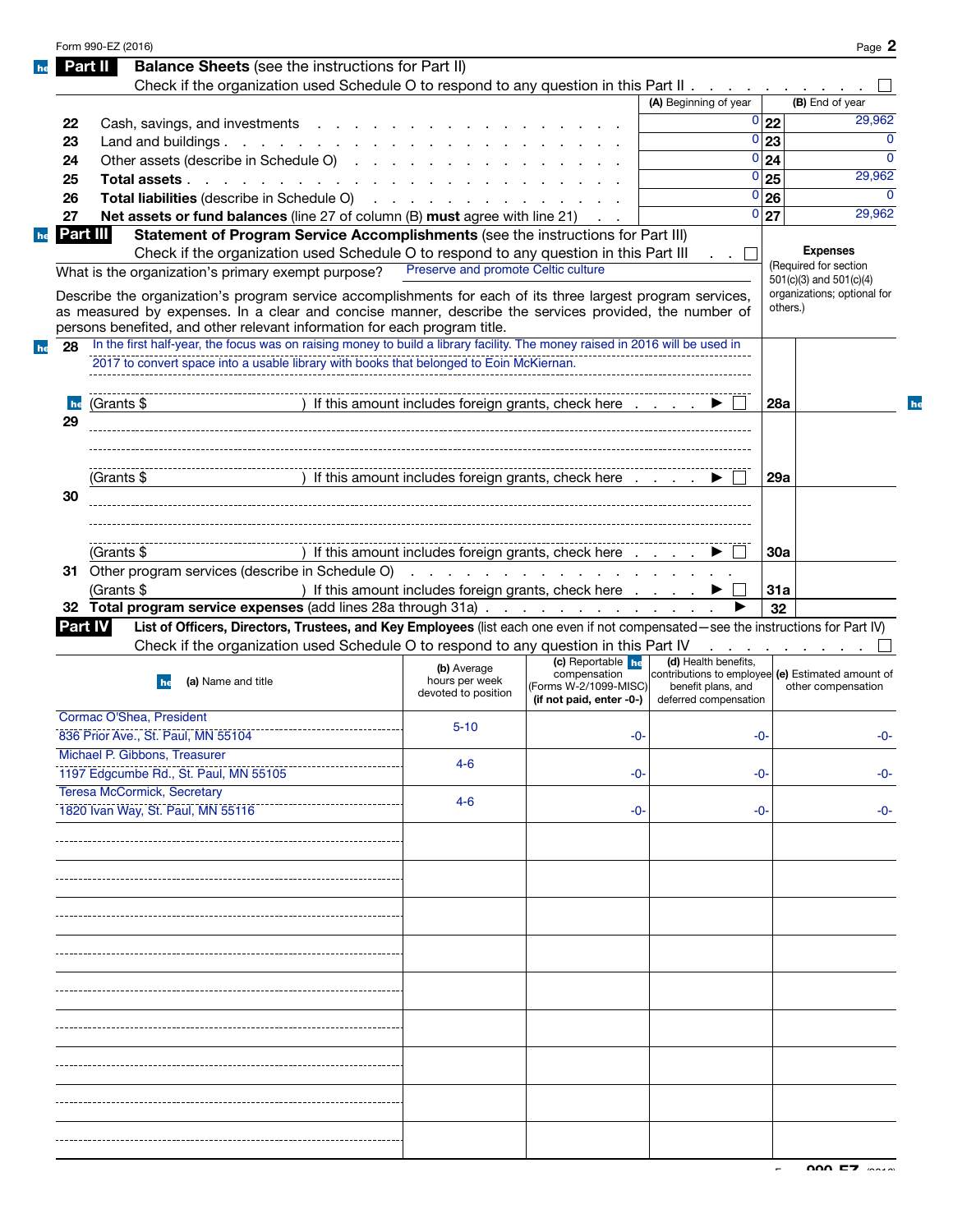|        | Form 990-EZ (2016)                                                                                                                                                                                                                        |                 |                  | Page 3 |
|--------|-------------------------------------------------------------------------------------------------------------------------------------------------------------------------------------------------------------------------------------------|-----------------|------------------|--------|
| Part V | Other Information (Note the Schedule A and personal benefit contract statement requirements in the                                                                                                                                        |                 |                  |        |
|        | instructions for Part V) Check if the organization used Schedule O to respond to any question in this Part V.                                                                                                                             |                 | Yes              |        |
| 33     | Did the organization engage in any significant activity not previously reported to the IRS? If "Yes," provide a                                                                                                                           |                 |                  | No     |
|        |                                                                                                                                                                                                                                           | 33              |                  |        |
| 34     | Were any significant changes made to the organizing or governing documents? If "Yes," attach a conformed                                                                                                                                  |                 |                  |        |
|        | copy of the amended documents if they reflect a change to the organization's name. Otherwise, explain the                                                                                                                                 |                 |                  |        |
|        | change on Schedule O (see instructions)<br>the contract of the contract of the contract of the contract of the contract of                                                                                                                | 34              |                  |        |
| 35а    | Did the organization have unrelated business gross income of \$1,000 or more during the year from business                                                                                                                                |                 |                  |        |
|        | activities (such as those reported on lines 2, 6a, and 7a, among others)?                                                                                                                                                                 | 35a             |                  |        |
| b      | If "Yes," to line 35a, has the organization filed a Form 990-T for the year? If "No," provide an explanation in Schedule O                                                                                                                | 35b             |                  |        |
|        | Was the organization a section 501(c)(4), 501(c)(5), or 501(c)(6) organization subject to section 6033(e) notice,<br>reporting, and proxy tax requirements during the year? If "Yes," complete Schedule C, Part III                       |                 |                  |        |
| 36     | Did the organization undergo a liquidation, dissolution, termination, or significant disposition of net assets                                                                                                                            | 35c             |                  |        |
|        | during the year? If "Yes," complete applicable parts of Schedule N<br>and the contract of the contract                                                                                                                                    | 36              |                  |        |
| 37a    | $-0-$<br>Enter amount of political expenditures, direct or indirect, as described in the instructions $\blacktriangleright$   37a                                                                                                         |                 |                  |        |
| b      |                                                                                                                                                                                                                                           | 37 <sub>b</sub> |                  |        |
| 38a    | Did the organization borrow from, or make any loans to, any officer, director, trustee, or key employee or were                                                                                                                           |                 |                  |        |
|        | any such loans made in a prior year and still outstanding at the end of the tax year covered by this return?<br>$\sim$                                                                                                                    | 38a             |                  | V      |
| b      | 38 <sub>b</sub><br>If "Yes," complete Schedule L, Part II and enter the total amount involved                                                                                                                                             |                 |                  |        |
| 39     | Section 501(c)(7) organizations. Enter:                                                                                                                                                                                                   |                 |                  |        |
| a      | Initiation fees and capital contributions included on line 9<br><b>39a</b>                                                                                                                                                                |                 |                  |        |
| b      | Gross receipts, included on line 9, for public use of club facilities<br>39 <sub>b</sub>                                                                                                                                                  |                 |                  |        |
| 40a    | Section 501(c)(3) organizations. Enter amount of tax imposed on the organization during the year under:<br>-0-                                                                                                                            |                 |                  |        |
|        | section 4911 ▶<br>$-0-$ ; section 4955<br>$-0-$ ; section 4912                                                                                                                                                                            |                 |                  |        |
|        | Section 501(c)(3), 501(c)(4), and 501(c)(29) organizations. Did the organization engage in any section 4958<br>excess benefit transaction during the year, or did it engage in an excess benefit transaction in a prior year              |                 |                  |        |
|        | that has not been reported on any of its prior Forms 990 or 990-EZ? If "Yes," complete Schedule L, Part I                                                                                                                                 | 40 <sub>b</sub> |                  |        |
| c      | Section 501(c)(3), 501(c)(4), and 501(c)(29) organizations. Enter amount of tax imposed                                                                                                                                                   |                 |                  |        |
|        | on organization managers or disqualified persons during the year under sections 4912,                                                                                                                                                     |                 |                  |        |
|        | -0-                                                                                                                                                                                                                                       |                 |                  |        |
| d      | Section 501(c)(3), 501(c)(4), and 501(c)(29) organizations. Enter amount of tax on line                                                                                                                                                   |                 |                  |        |
|        | 40c reimbursed by the organization enterstanding to the set of the organization enterstanding to the set of the set of the set of the set of the set of the set of the set of the set of the set of the set of the set of the<br>-0-      |                 |                  |        |
| е      | All organizations. At any time during the tax year, was the organization a party to a prohibited tax shelter                                                                                                                              | 40e             |                  |        |
| 41     | List the states with which a copy of this return is filed $\blacktriangleright$ Minnesota                                                                                                                                                 |                 |                  |        |
|        | 42a The organization's books are in care of ► Michael P. Gibbons<br>Located at ► 1197 Edgcumbe Rd., St. Paul, MN<br>Telephone no. ▶                                                                                                       |                 | 651-270-0955     |        |
|        | $ZIP + 4$                                                                                                                                                                                                                                 |                 | 55105            |        |
|        | a financial account in a foreign country (such as a bank account, securities account, or other financial account)?                                                                                                                        |                 | Yes   No         |        |
|        | If "Yes," enter the name of the foreign country: ▶                                                                                                                                                                                        | 42 <sub>b</sub> |                  | ✔      |
|        | See the instructions for exceptions and filing requirements for FinCEN Form 114, Report of Foreign Bank and                                                                                                                               |                 |                  |        |
|        | Financial Accounts (FBAR).                                                                                                                                                                                                                |                 |                  |        |
| C      | At any time during the calendar year, did the organization maintain an office outside the United States?<br>If "Yes," enter the name of the foreign country: ▶                                                                            | 42c             |                  |        |
| 43     | Section 4947(a)(1) nonexempt charitable trusts filing Form 990-EZ in lieu of Form 1041-Check here                                                                                                                                         |                 |                  |        |
|        | and enter the amount of tax-exempt interest received or accrued during the tax year $\ldots$<br>43                                                                                                                                        |                 |                  |        |
|        |                                                                                                                                                                                                                                           |                 | Yes <sub>1</sub> | No     |
| 44а    | Did the organization maintain any donor advised funds during the year? If "Yes," Form 990 must be                                                                                                                                         |                 |                  |        |
|        |                                                                                                                                                                                                                                           | 44a             |                  |        |
| b      | Did the organization operate one or more hospital facilities during the year? If "Yes," Form 990 must be<br>completed instead of Form 990-EZ<br>the contract of the contract of the contract of the contract of the contract of           | 44b             |                  |        |
| c      | Did the organization receive any payments for indoor tanning services during the year?                                                                                                                                                    | 44c             |                  |        |
| d      | If "Yes" to line 44c, has the organization filed a Form 720 to report these payments? If "No," provide an                                                                                                                                 |                 |                  |        |
|        | explanation in Schedule O recovery recovery and contact the contract of the contract of the contract of the contract of the contract of the contract of the contract of the contract of the contract of the contract of the co            | 44d             |                  |        |
| 45а    | Did the organization have a controlled entity within the meaning of section 512(b)(13)?                                                                                                                                                   | 45a             |                  |        |
|        |                                                                                                                                                                                                                                           |                 |                  |        |
| b      | Did the organization receive any payment from or engage in any transaction with a controlled entity within the                                                                                                                            |                 |                  |        |
|        | meaning of section 512(b)(13)? If "Yes," Form 990 and Schedule R may need to be completed instead of<br>Form 990-EZ (see instructions) $\ldots$ $\ldots$ $\ldots$ $\ldots$ $\ldots$ $\ldots$ $\ldots$ $\ldots$ $\ldots$ $\ldots$ $\ldots$ | 45b             |                  |        |